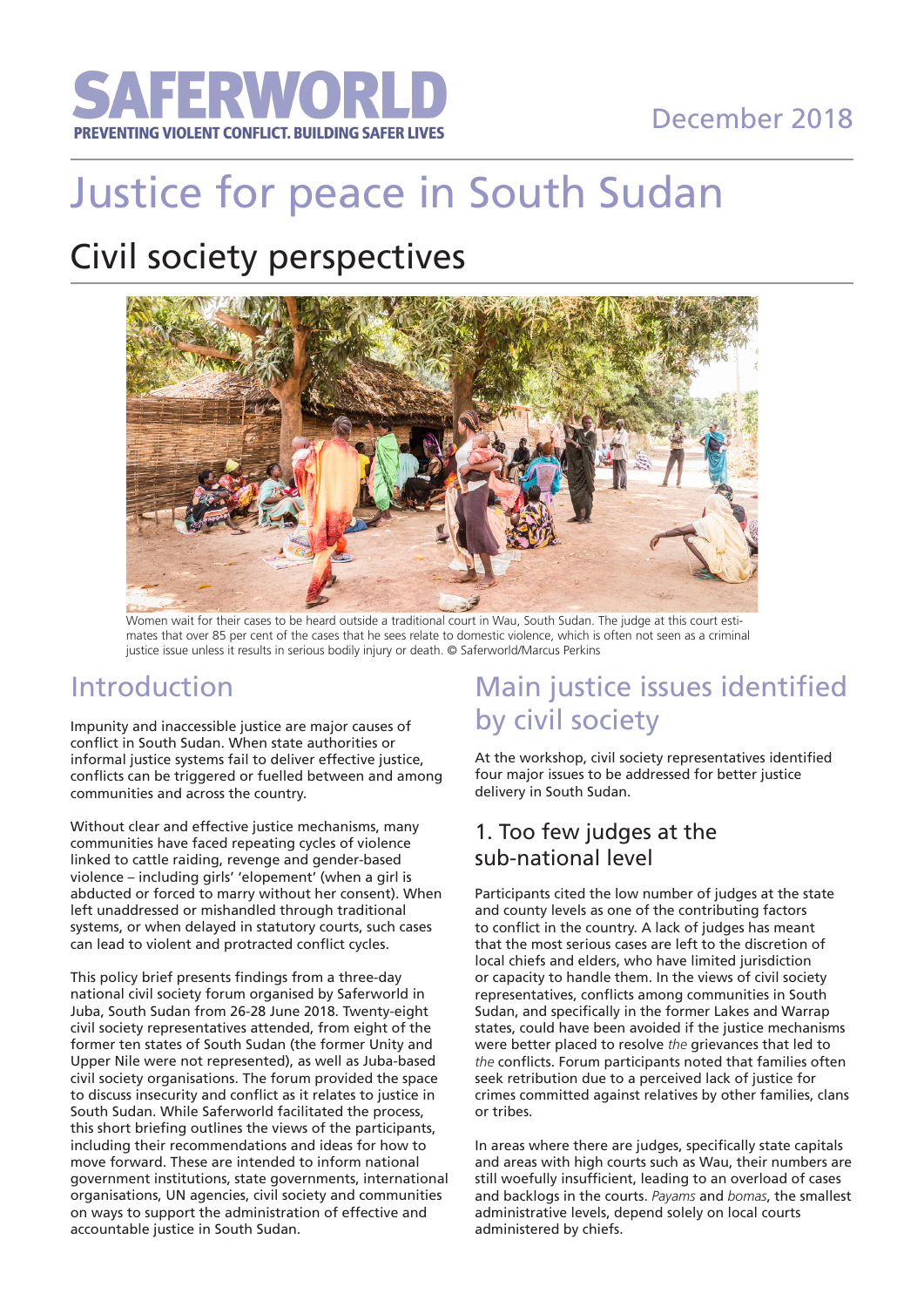In some urban settings such as Juba, Wau and other state capitals, customary justice mechanisms go hand in hand with statutory systems. For example in Juba, the bench courts (popularly known as 'B-courts') are credited with handling potential conflict triggers related to customary disputes. Local chiefs preside over the courts in accordance with the customary law and norms of each community. While more serious cases end up at the statutory court, the customary courts provide an accessible means for communities to manage disputes before they turn violent. But they are not a perfect solution to a widespread justice vacuum, and they can present their own challenges, particularly when it comes to women's inclusion and rights, or when dealing with more serious criminal cases.

### 2. Exclusion of women and youth in customary decision making

The participants were concerned that women and young people are largely excluded from decision making at the customary level across the country. This decision-making responsibility often falls to the chiefs, who are mainly older men. In rural communities and urban settings alike, young people and women have been denied opportunities to serve in the customary justice system because of their status in society. Local government officials and community leaders do little to challenge the status quo.

seen as sources of wealth. Excluding young people and women from decisionmaking roles, especially within already-overstretched institutions and bodies, can mean their voices are not heard and can lead to violent conflict, including cattle raiding. This marginalisation also perpetuates rights abuses and harmful cultural practices, such as the practice of providing girls as compensation for homicide or other crimes, and other forms of violence against women and girls, especially in pastoralist communities where girls are

### 3. Ineffective local law enforcement

At the sub-national level, participants expressed concern that law enforcement agencies are unable or unwilling to maintain law and order in communities across the country. The inability of police, prisons and other bodies to enforce the law has been a source of sporadic violent conflict among South Sudanese people. Participants stressed that if law enforcement agencies were quick to respond to cattle raiding, child abduction (in Jonglei, Eastern Equatoria and Central Equatoria for example) and intercommunal violence across the country, communities would be able to live in peace despite the challenges associated with the national political situation.

In areas where police, judges and prison services are absent, participants noted a rise in violent conflict, particularly where local chiefs and elders are perceived to be biased in handling communal disputes or other issues. This perception is also extended to those working in the national police and prison services, who at times are seen as taking sides with their respective communities when attempting to restore security. This can increase hostility between groups and lead to violent conflict.

Civil society representatives also highlighted the bureaucracy involved in accessing police services. In particular, participants cited Police Investigation Form 8, a document issued by the police to victims of violent assaults to enable them to access medical services, as one cause of delays that can prevent access to life-saving medical care as well as justice. Participants said that in addition to Form 8 being a barrier to emergency medical treatment and justice for survivors, particularly of sexual and gender-based violence, there had also been reports of police officers asking for money before issuing Form 8.

### 4. Low awareness of the law at community level

Participants cited limited awareness of the law, including major acts of parliament and various legislative frameworks at the lower levels of administration, especially at the *boma*, *payam* and even county levels. They pointed out that in many states, communities and officials alike are not aware of the existence of laws such as the Child Act 2008 and Firearms Act 2016. As a result, leaders and chiefs who oversee customary disputes can agree settlements which are contrary to formal laws. For example, in Torit, there is a long-standing customary practice of giving a girl child in compensation for homicide, infringing the rights of girls provided for under the Child Act 2008.

In addition, early and forced marriages are still practised by the majority of South Sudanese tribes in rural and urban settings. Such marriages are overseen by tribal elders, leaders and chiefs. Participants believed these practices persist because of limited awareness of communities of the laws and the penalties related to the violation of these laws. It is also often not clear to chiefs if the traditional justice mechanisms have power and jurisdiction in certain criminal or civil cases.

# Recommendations

In light of the issues identified in the civil society platform forum meeting, participants made the following recommendations.

### **To the government of South Sudan:**

• Enhance justice institutions at local and state levels

The government of South Sudan, through the National Ministry of Justice and Constitutional Affairs, and the Judiciary of South Sudan, should strengthen the capacity of those working in justice institutions, with specific attention to state and county administrations where localised conflicts occur. Training in the law and the provision of resources, equipment and mobility will enable law enforcement agencies to better understand legal instruments and apply them, so that they can work to resolve conflicts across the country.

In addition to enhancing the capacity of law enforcement bodies, the government should seek to increase the number of judges and establish formal courts and responsive police units at *payam* and county level so that matters that cannot or should not be handled by chiefs are handled by competent legal personnel.